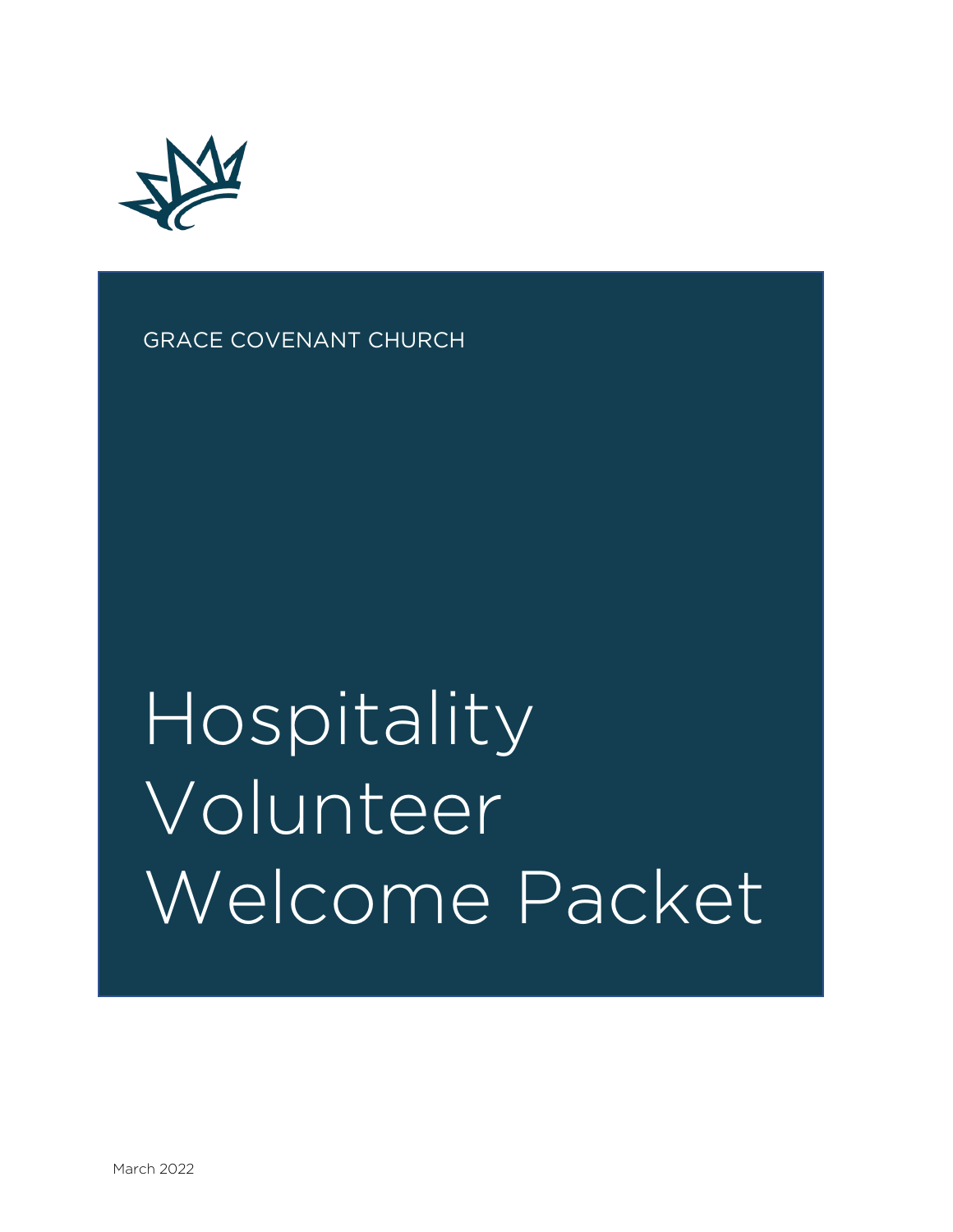# Welcome to Grace!

Thank you for being willing to serve. Whether or not you've served before, if you have a willing heart and an able body, we can provide you everything else you need.

# What does Hospitality at Grace look like?

Grace is a large church, and it can feel overwhelming to someone who is new. For those who come to Grace, hospitality looks like:

- being given a ride on the golf cart from the parking lot,
- receiving a "We're glad you're here!" and a smile at the door,
- having someone to answer your questions,
- a bag of cookies and an invitation to conversation, or
- getting a cup of coffee and donuts.

In general, it's helping everyone feel seen and welcomed when they come to worship at Grace. It's being like Christ to those around you.

# What does the Hospitality Team do?

The Hospitality Team provides the Grace community a regular opportunity to serve the body. You can serve as frequently as you are willing and able. Some serve once a month, and others serve every week.

We also have Hospitality Team events a few times during the year, outside of serving, for fellowship and connection. And we provide breakfast tacos and donuts on Sunday mornings before service so you can catch up and connect.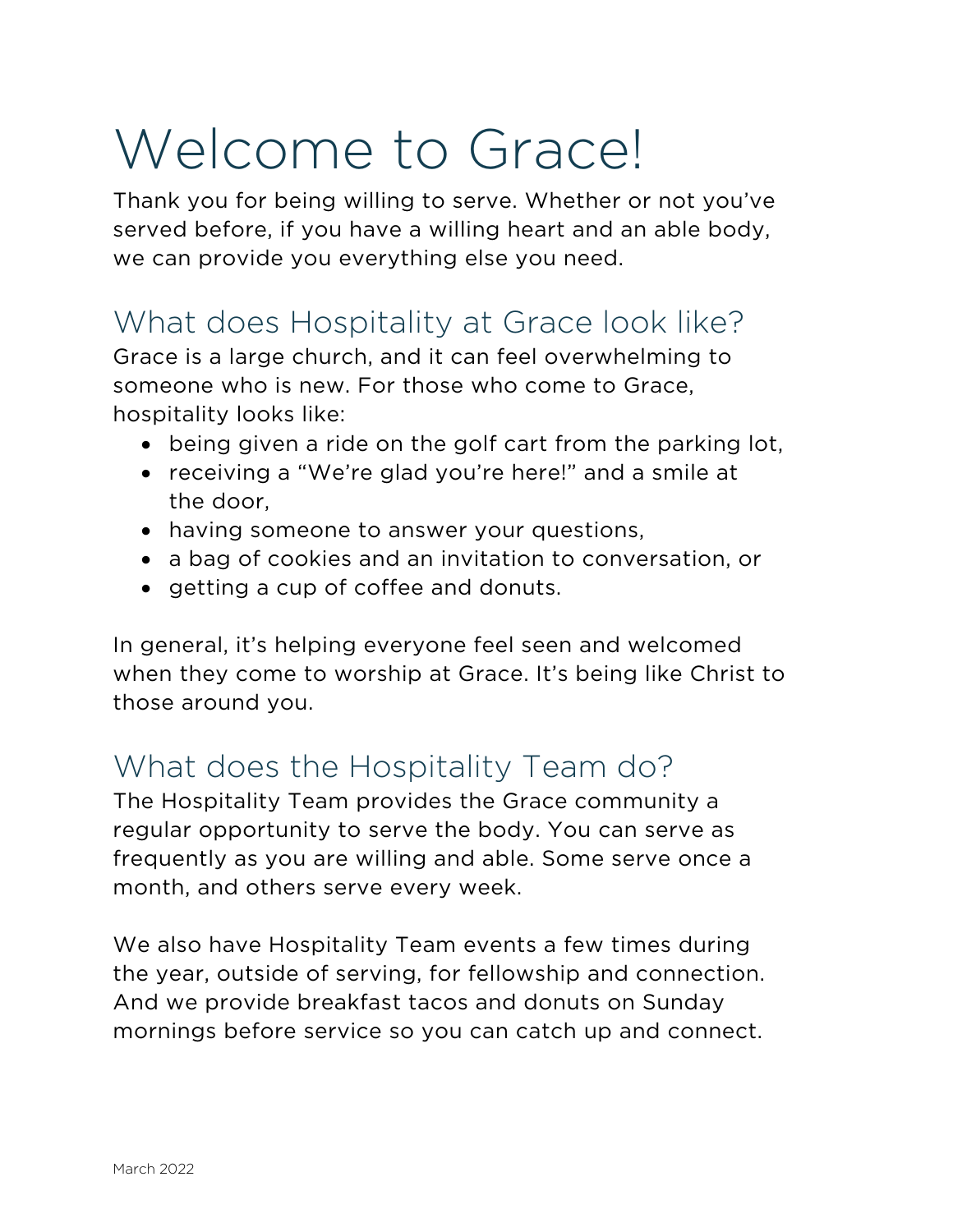# What are the volunteer opportunities for the Hospitality Team?

Our Hospitality Team is generally broken up into three areas: Outdoor Hospitality, Indoor Hospitality, and Special Events. You can serve in one or multiple areas.

#### **Outdoor Hospitality**

These volunteers serve between the car door and the front door of any of our Grace buildings, so a bit of resiliency to the rain, heat, or sudden snowfall is helpful.

#### Golf Cart Drivers

*Serve Sundays between 8:40-9:20 or 10:15-11:05* Golf cart drivers are 18+ and are responsible for driving those who have parked in our remote parking lots to the Cornerstone building or the Worship Center. On occasion, they will need to drive some congregants to the Grace 360 building for class.

#### Crossing Guards

*Serve Sundays between 8:40-9:20, 10:15-11:05, or 12:05-12:20* Crossing Guards wear a vest and hold a stop sign at the crosswalk on Jollyville Road to assist congregants in getting across the street.

#### Cornerstone Greeter

*Serve Sundays between 8:40-9:20 or 10:15-11:05* As individuals walk up from the parking lot, they sometimes need assistance to know where to bring their kids, or where to get to a class. The greeters in front of Cornerstone are there to welcome and help direct, as needed.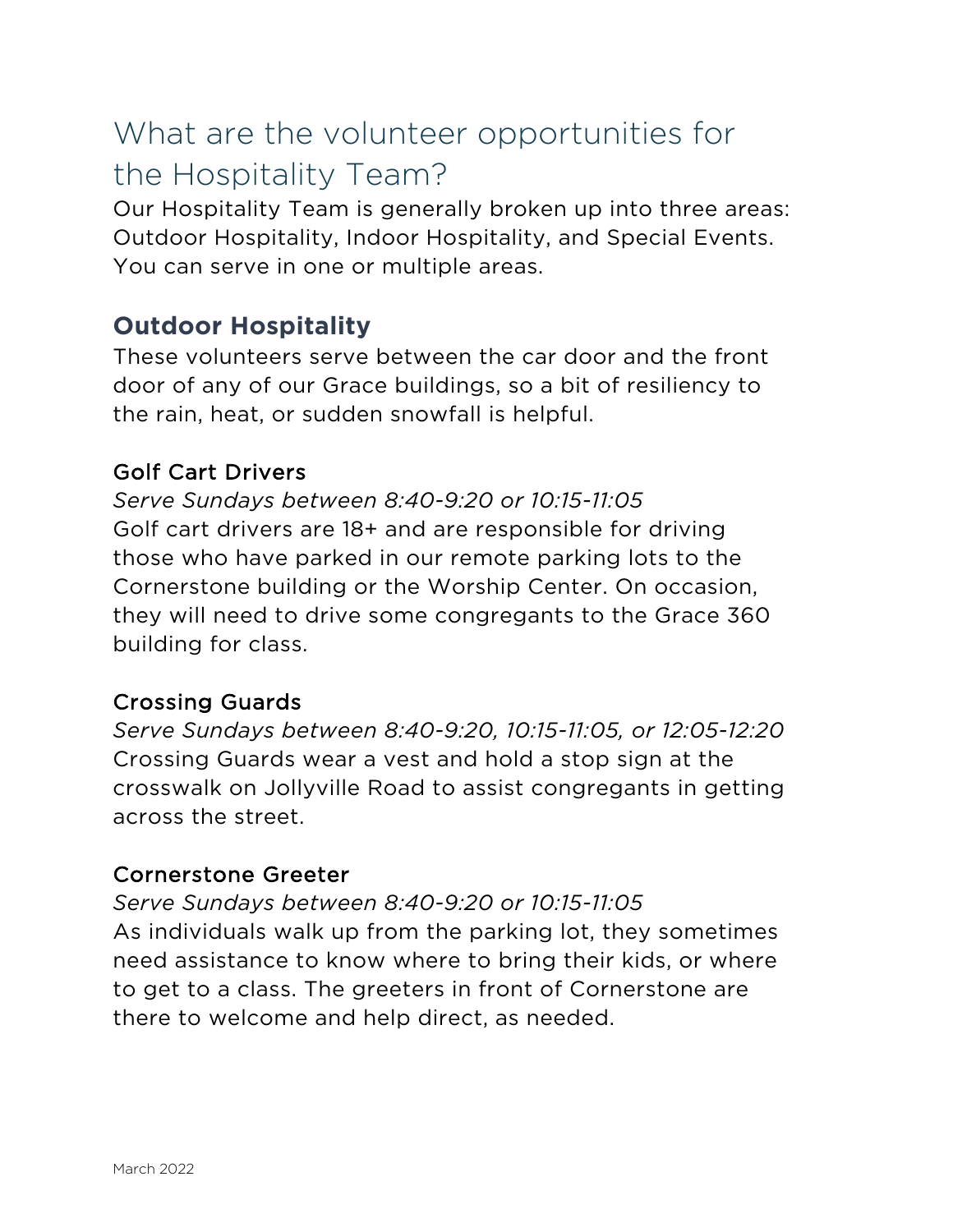#### Exterior Door Greeter

*Serve Sundays between 8:40-9:20 or 10:15-11:05* These greeters stand outside the Worship Center doors, or just inside, and open the door for those who arrive with a friendly greeting.

#### **Indoor Hospitality**

These volunteers serve between the front door and the seats in the Worship Center. The opportunities are varied in terms of time required.

#### Coffee Team

*Serve Sundays between 7:50-9:30 or 10:15-11:30* These volunteers are the lifeblood of the church on Sunday mornings. They brew coffee and put out supplies prior to the start of service, and maintain the flow of coffee until the sermon. Volunteers for the second service maintain coffee and supplies until the 11:00 sermon begins, and then start putting the supplies away and washing out the brewers.

#### Welcome Desk

*Serve Sundays between 8:40-9:20, 10:15-11:05 or 12:05-12:20* These volunteers serve at the Welcome Desk and answer questions about the church or events, and hand out welcome gifts to newcomers. You will have access to the information you need each week at the desk.

#### Interior Door Greeter

*Serve Sundays between 8:40-9:20 or 10:15-11:05* These greeters stand just outside the auditorium doors. On occasion, we will have communion or other materials to hand out, and these greeters assist with those items. Otherwise, these greeters welcome congregants and answer any questions they have as they enter.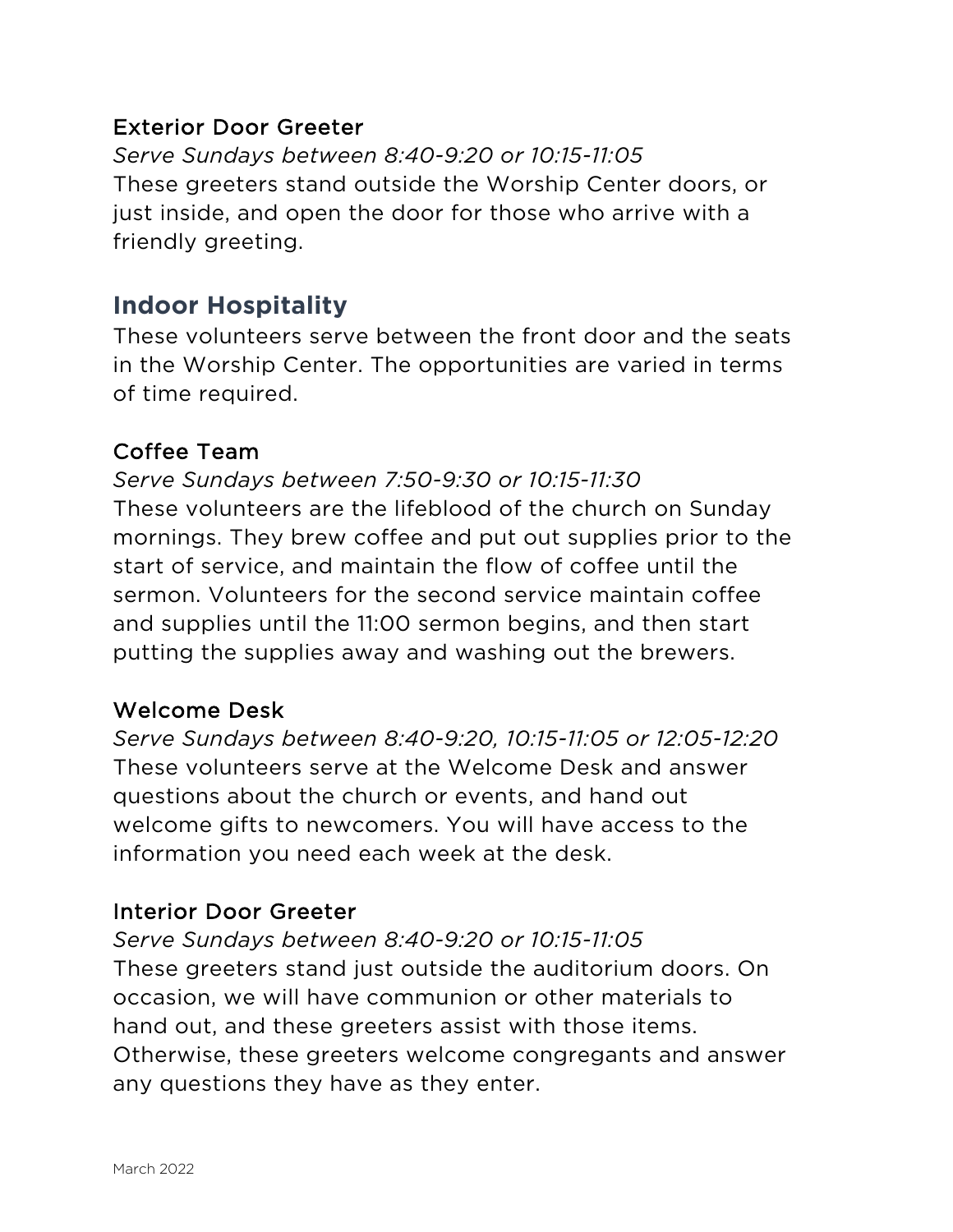#### Ushers

*Serve Sundays between 8:40-9:35 or 10:15-11:20* Since COVID protocols have been in place, ushers stand inside the auditorium's entrance corridors (or vomitorium) and assist those who need help with seating, and direct them to the more generally masked area. Once service has started, the ushers count those in attendance and make record of the numbers.

#### **Special Events**

At Grace, our main special events are Easter, Christmas, or any number of eating or fellowship times. These could include Pizzapalooza, Lunch Under the Trees, SummerFest, FallFest, or Trunk or Treat. The volunteer needs would range from registration, to games, to food servers, to inflatable monitor. These events could happen 4 to 6 times per year, and when they do, it's truly all hands on deck. So if you are interested, please sign up to assist with our Special Events!

# How does scheduling work?

As a church we use a system called Realm for our database and scheduling. If you don't have a Realm account you can request one by going to this page and clicking on "Sign up for a Realm account" https://grace360.org/realm/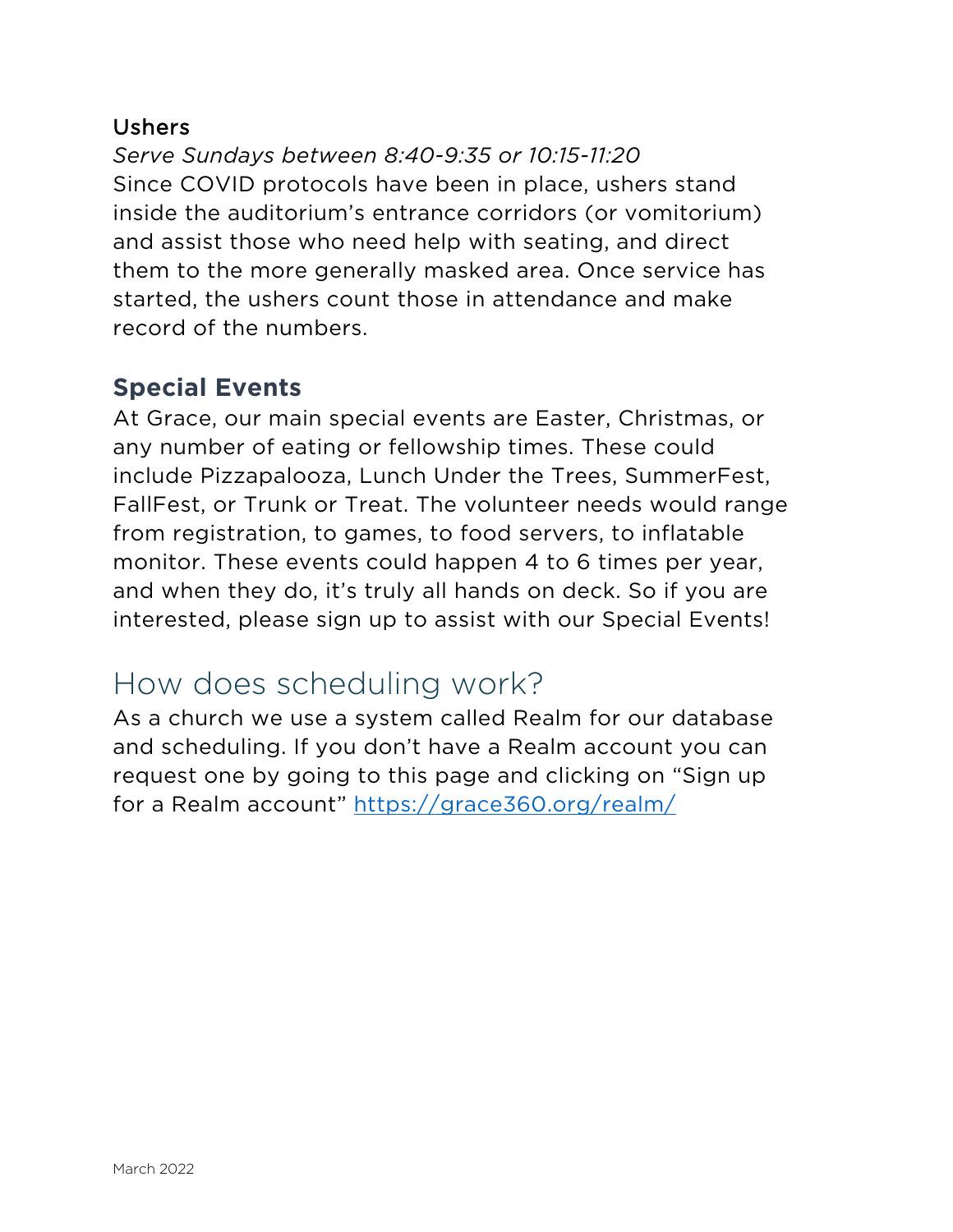#### **How to Accept/Decline Schedules in Realm**

1) When you have been scheduled to serve, you will receive an email notification that looks like this:

2) You can accept or decline the assignment by clicking the "Respond to Assignment" button. It will direct you to log in to Realm using your email and password. Once you are logged in, you will see your "Serving Overview".

3) Click on "New Assignments", which will bring up details of the new assignment. Here, you can accept or decline the assignment.



| <b>Serving</b><br><b>Opportunities</b><br>Overview                                                                                        |                        |              |
|-------------------------------------------------------------------------------------------------------------------------------------------|------------------------|--------------|
| Your Serving Profile                                                                                                                      | Awaiting Your Response |              |
| Days You Can Serve<br><br>Sun, Mon, Tues, Wed, Thu, Fri, Sat<br>$\equiv$                                                                  | New Assignments        | $\mathbf{1}$ |
| K New Assignments<br>FEB<br>m. 11:00 Golf Cart (Hospitality) for Sunday Morning Hospitality Volunteers<br>27<br>Sunday 10:30 AM -11:15 AM | signments              |              |
| February Hospitality Schedule, Worship Center Lobby<br>$\times$ Decline<br>Accept                                                         |                        |              |

4) Once you have accepted, your times will show up under "Your Assignments" in the Serving tab of your Realm account. It will look like this:

Note: If you do not have a Realm account, please go to https://grace360.org/realm/ to request one.